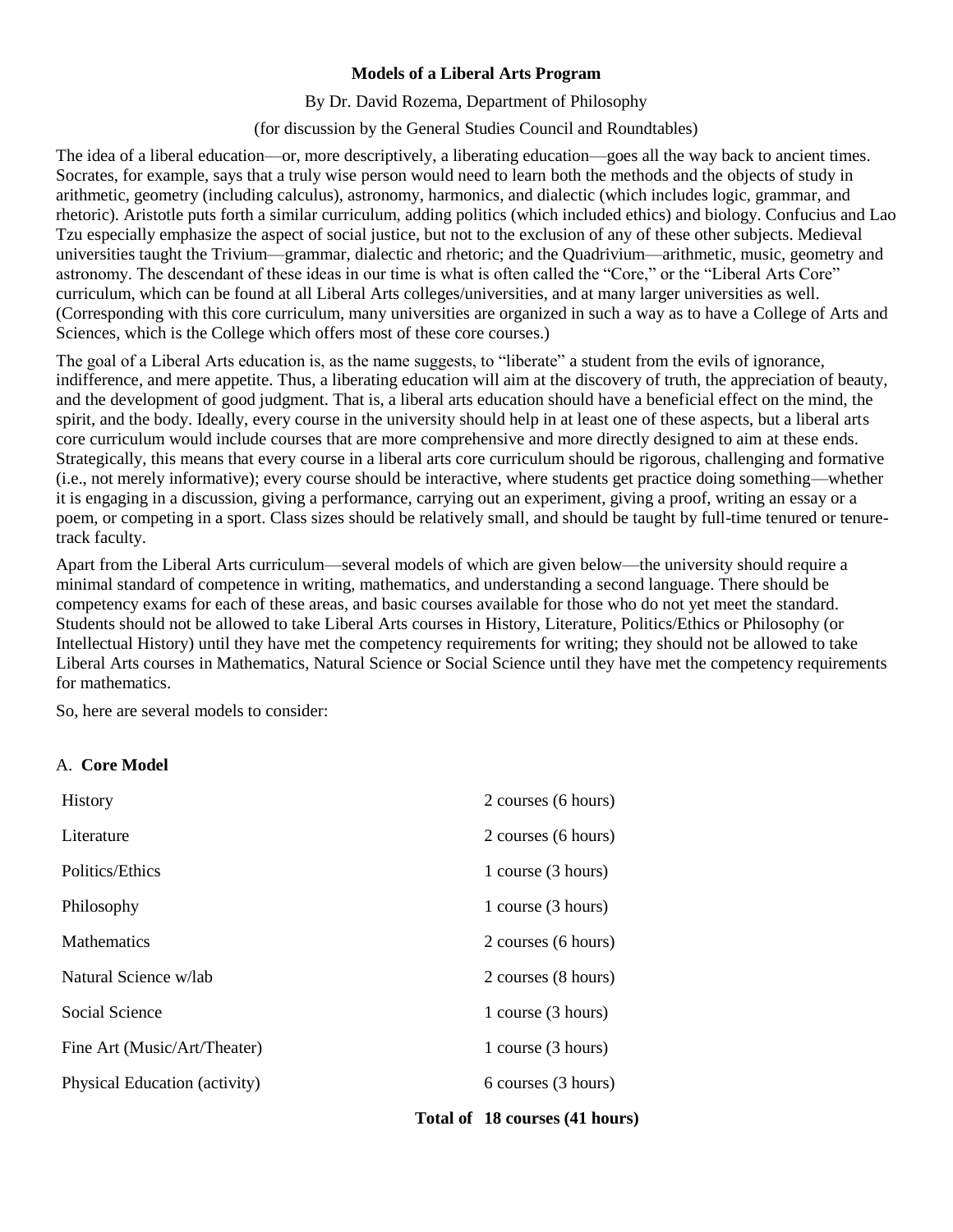The History, Literature, Politics/Ethics, and Philosophy courses should all be writing intensive, and should focus on seminal works.

The Natural Science courses should both be in the same specific science.

The Mathematics courses should be more advanced than college algebra.

The Social Science course cannot be a History course, and should emphasize the method(s) of Social Science.

The Fine Arts course(s) should focus on the history and/or theory of the art.

The P.E. courses should all require participation in a particular sport or activity.

#### B. Core/Distribution Model

## **Core Courses**

| History                       | 1 course (3 hours)  |
|-------------------------------|---------------------|
| Literature                    | 1 courses (3 hours) |
| Politics/Ethics               | 1 course (3 hours)  |
| Philosophy                    | 1 course (3 hours)  |
| <b>Mathematics</b>            | 1 course (3 hours)  |
| Natural Science w/lab         | 1 course (4 hours)  |
| Social Science                | 1 course (3 hours)  |
| Fine Art (Music/Art/Theater)  | 1 course (3 hours)  |
| Physical Education (activity) | 6 courses (3 hours) |
|                               |                     |

## **Total of Core Courses 14 courses (28 hours)**

## **Distribution Courses**

Take 1 upper division course (3-4 hours) from each of the following areas:

Humanities (Literature, Modern Languages, Philosophy, Speech)

Natural Science & Mathematics (Biology, Chemistry, Earth Science, Mathematics, Physics)

Social Science (Criminal Justice, Economics, Geography, History, Political Science, Psychology, Sociology)

Fine Arts (Art, Communication, Music, Theater)

# **Total of Distribution courses 4 courses (12-13 hours)**

**Total of 18 courses (40-41 hours)**

## C. Interdisciplinary Model

This model has, as a core, a four semester sequence of courses in intellectual history, to be taken by all students during their freshman and sophomore years. These courses will be taught by a team of faculty, with one person from each of the following areas: History, Philosophy, Literature, Fine Arts. They would be 5 credit-hour courses.